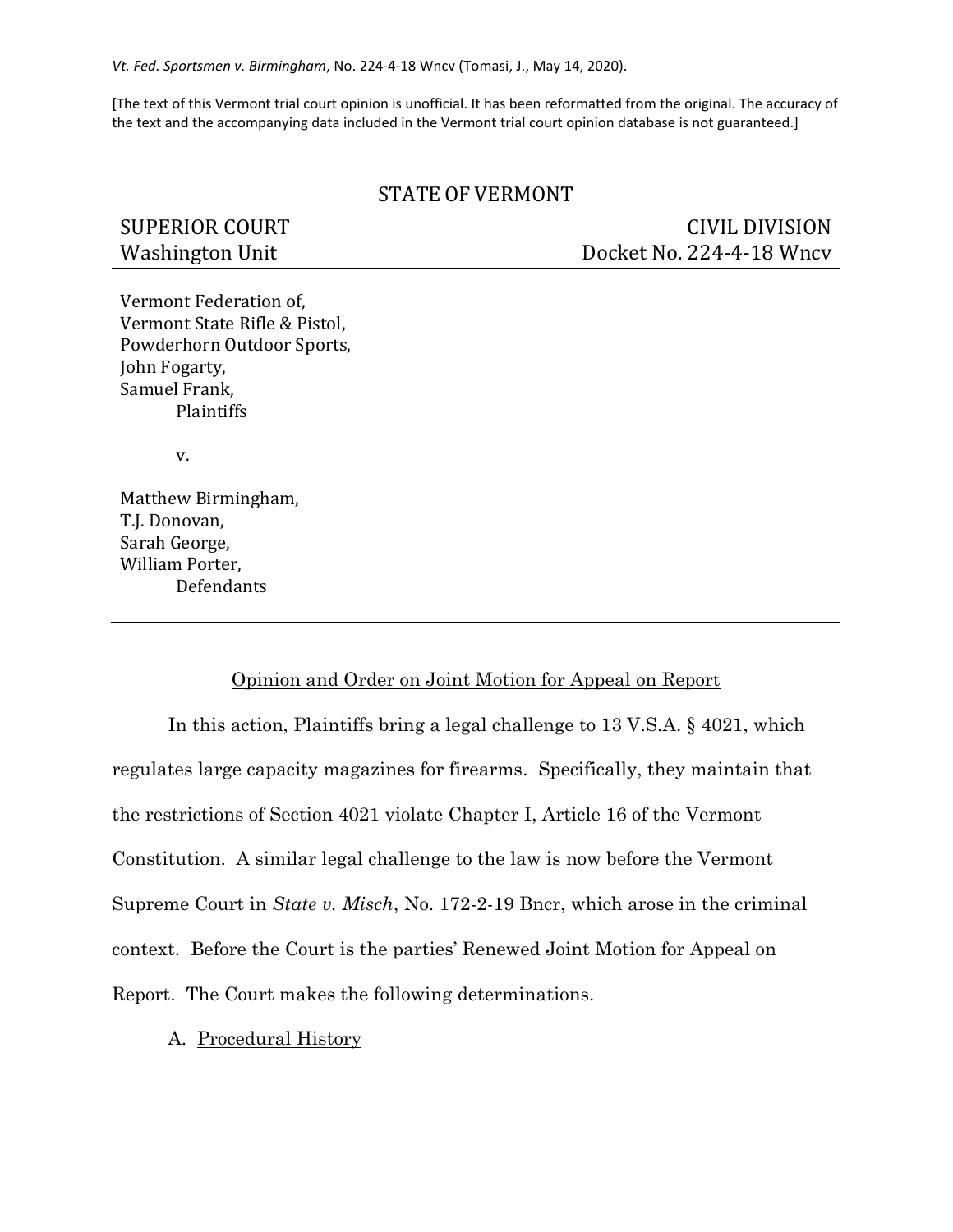The parties sought similar relief in this Court in the summer of 2019. The motion was denied. The Court concluded that, while the legal issues were similar in this case and in *Misch*, depending upon the results of that case, it could be important to develop a factual record in the Superior Court regarding the constitutional claim.

The Plaintiffs then sought a stay of the proceedings, which the Court also denied for similar reasons. Leaving aside some procedural events, the question of the propriety of that denial was appealed the Supreme Court. The Supreme Court concluded that the Superior Court would have been within its discretion to grant or deny the motion for stay. The Court, thus, denied the appeal and remanded the matter to this Court.

#### B. The Present Motion

The current motion is similar to that filed last summer, with one significant exception. The parties now suggest that the current Covid pandemic has imposed impediments to conducting and completing discovery and that, as a result, the opportunity to appeal has increased force.

### C. Analysis

The Rules of Appellate Procedure allow for the Superior Court to "Report" a case to the Supreme Court prior to final judgment if: (1) the parties agree, (2) "the court concludes that a question of law raised is raised of sufficient importance or doubt to justify reporting;" and (3) "in a civil action, the Supreme Court's disposition would finally dispose of the action in at least one alternative." Vt. R. App. P.  $5(a)(1)$ .

2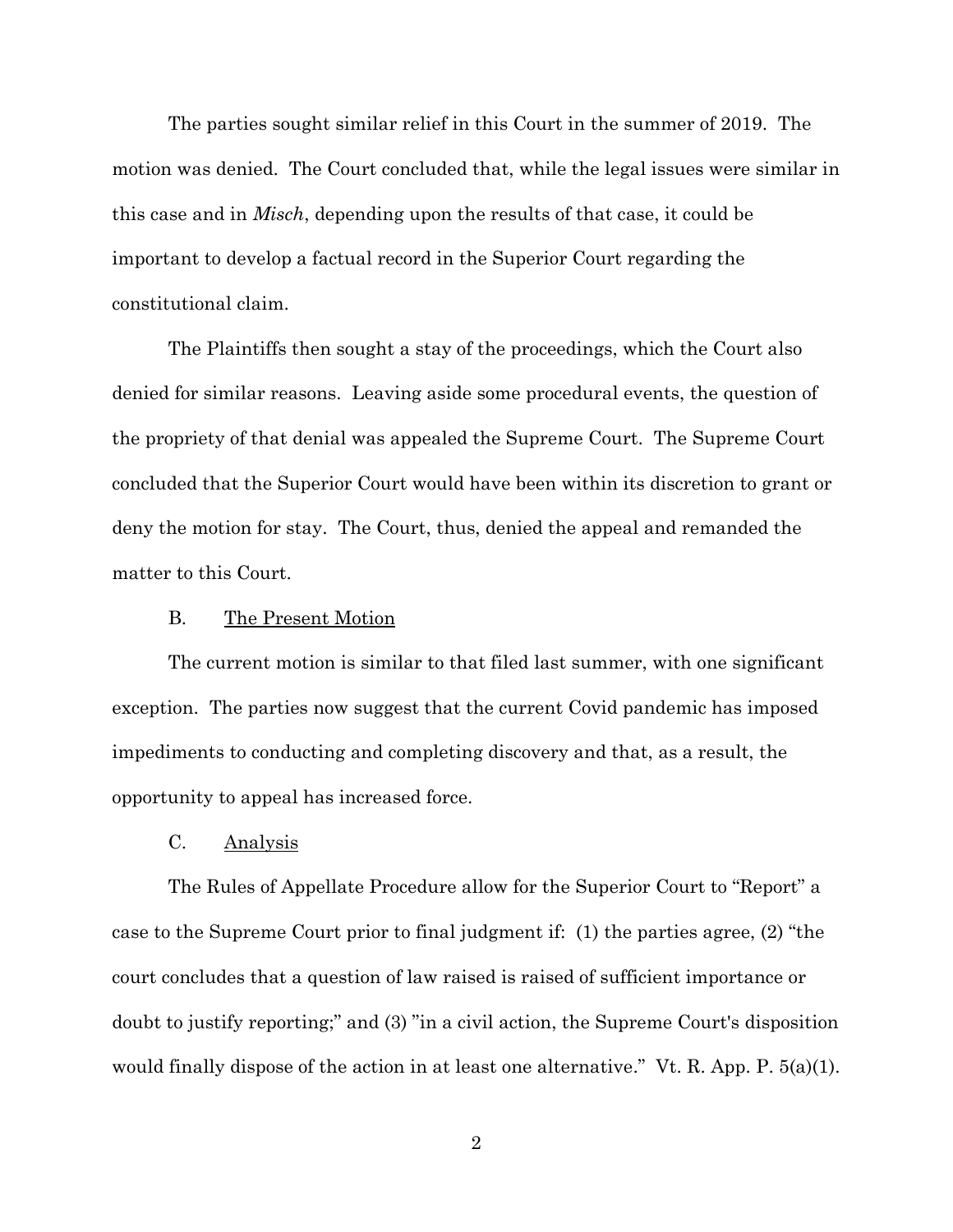In this instance, all three of those requirements are met. This is a stipulated motion. No doubt, the constitutionality of Section 4021 is a matter of significant interest not only to Plaintiffs but to many members of the public. And, the Supreme Court's determination of the constitutionality of Section 4021 would likely resolve Plaintiff's claims.

The Court must also consider other factors, however. This Court has indicated its desire to create a factual record, and it is mindful that it should not be commonplace to renew motions over time before the same Court. The "law-of-thecase doctrine" also counsels against such a practice. *See State v. Malshuk*, 2004 VT 54, ¶ 7, 177 Vt. 475, 476

On the other hand, the Supreme Court has also held that it can be appropriate to renew motions at later points in a proceeding, *see Morrisseau v. Fayette*, 164 Vt. 358, 364, (1995), and the law-of-the-case doctrine is discretionary and can give way to other considerations, *see Malshuk*, 2004 VT 54, ¶ 7, 177 Vt. at 476 (In a "proper case, the trial court may depart from the doctrine." (internal quotation omitted)).

Here, the Court agrees that the current Covid crisis has likely created impediments, delays, and increased costs in connection with discovery in this action. Such concerns could not have been anticipated when the Court entered its prior ruling in 2019. The crisis amounts to a change in circumstances that allows this Court to exercise its discretion to revisit its earlier determination. In light of present circumstances, the calculus of requiring far-reaching discovery, including

3